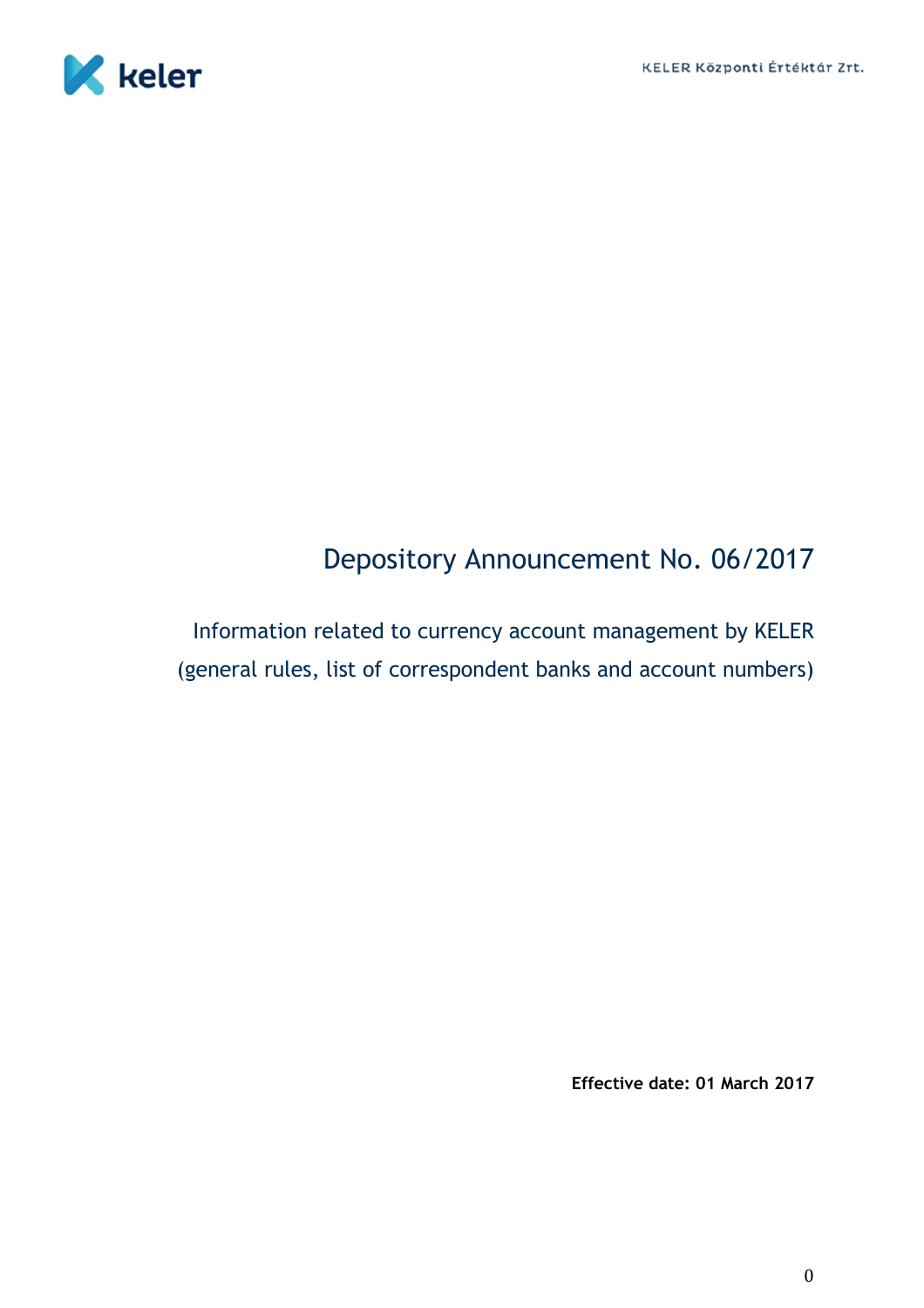

#### **Dear Clients,**

This Depository Announcement details the special rules of credit and debit items to the currency accounts managed by KELER, the valid nostro account numbers and correspondent banks of KELER.

The debit and credit items to the currency accounts of our Clients managed by KELER are executed with the involvement of the outsourced account managers of KELER, through the nostro accounts they keep.

KELER provides payment services to the account holder clients in line with the terms and restrictions specified in Section 335/A (3) of Act CXX of 2001 on The Capital Market.<sup>1</sup> Our Clients are legally required to make sure that the payment transactions executed in their KELER accounts have legal grounds in line with the applicable legal regulations.

## **Pre-advice**

Please note that KELER and its outsourced account managers cannot guarantee that incoming payments without pre-advice are credited on the same value date. In the interest of successful matching the amount stated in the pre-advice is required to be identical to the amount actually received.

Pre-advice has to arrive earlier than the coverage.

#### **Fees, costs**

This is to draw the attention of our Clients that KELER is entitled to pass to the Client concerned the fees and costs related to uncovered, cancelled payments or payments without pre-advice or related to the items requiring special processing.

#### **KELER outsourced account managers, nostro account numbers**

Please make sure that **all the** payments to the currency accounts kept by KELER are made through the outsourced account managers listed in the following table.

KELER does not assume liability for any damage arising from payments made to the wrong account manager, e.g. to the earlier advised and used account managers.

<sup>1</sup> Payments in the accounts managed by KELER can be made exclusively in order to make financial settlement of the following trades to be executed with the involvement of KELER and related to the services offered by KELER:

stock market trade.

over-the-counter securities trade,

securities placement,

securities pracement, investment services,

ancillary service to investment service activity,

payment or related service based on the obligation represented by the securities,

commodity market service,

<sup>-</sup> service offered in the balancing platform, - and service offered to organized market specified in separate law.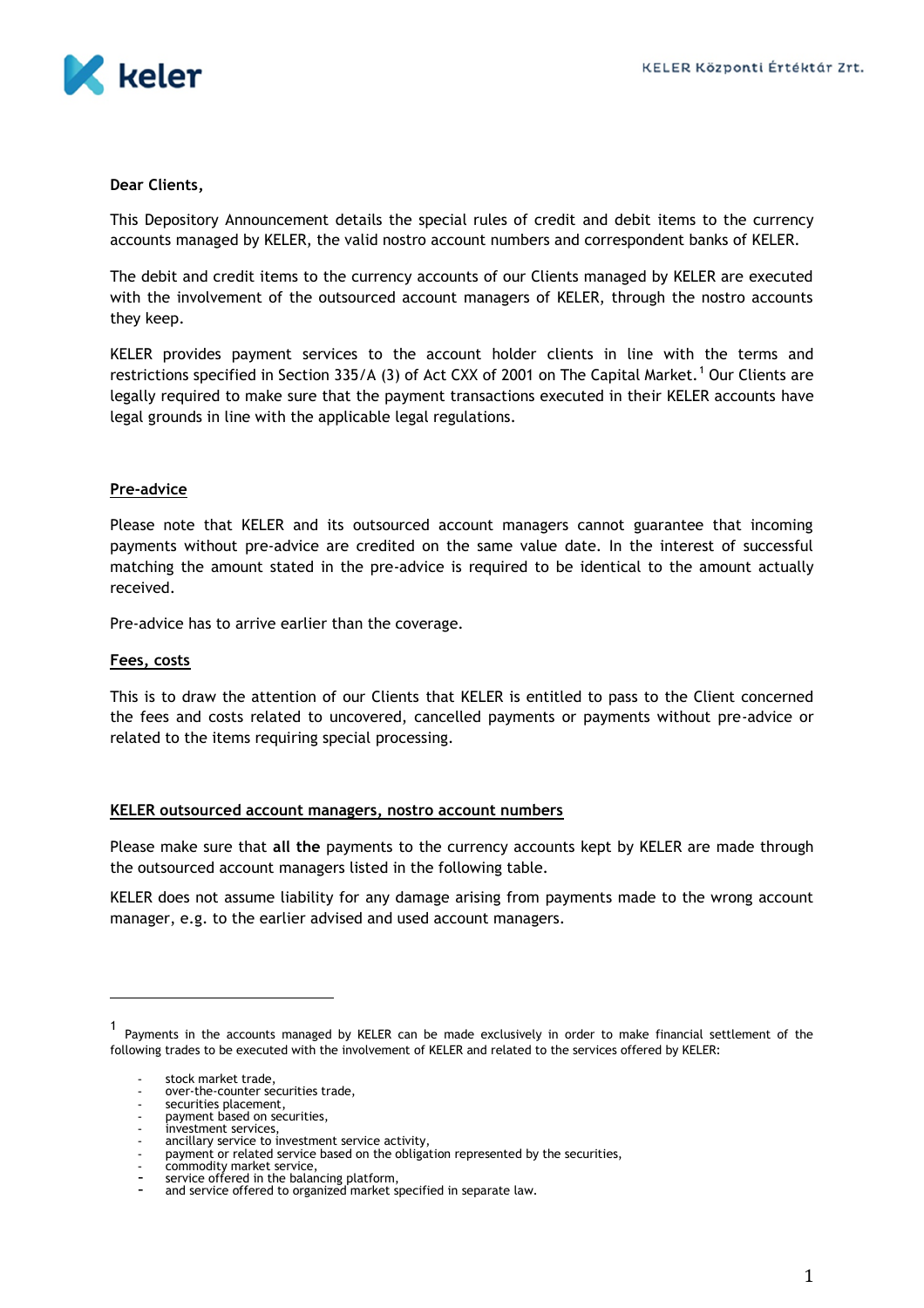

# **KELER outsourced (nostro) account numbers and account managers**

| Currency            | <b>KELER</b> account<br>number at outsourced<br>account manager | IBAN account number at<br>outsourced account manager | Outsourced<br>account<br>manager BIC | Name of outsourced account<br>manager | Correspondent bank (Intermediary)                  | Correspondent bank BIC |
|---------------------|-----------------------------------------------------------------|------------------------------------------------------|--------------------------------------|---------------------------------------|----------------------------------------------------|------------------------|
| <b>ARS</b>          | 40378975ARS                                                     | CH4608880040378975ARS                                | <b>INSECHZZ</b>                      | SIX SIS                               | <b>Citibank Buenos Aires</b>                       | CITIUS33ARR            |
| <b>AUD</b>          | 40378811AUD                                                     | CH6608880040378811AUD                                | <b>INSECHZZ</b>                      | SIX SIS                               | J.P.Morgan Nominees Australia Ltd                  | CHASAU2XCCS            |
| <b>BAM</b>          | 40379429BAM                                                     | CH7908880040379429BAM                                | <b>INSECHZZ</b>                      | SIX SIS                               | UniCredit Bank Austria, Wien                       | BKAUATWWXXX            |
|                     |                                                                 |                                                      |                                      |                                       | via: Unicredit Bank, Mostar (Intermediary)         | via. UNCRBA22XXX       |
| <b>BGN</b>          | 40379236BGN                                                     | CH9808880040379236BGN                                | <b>INSECHZZ</b>                      | SIX SIS                               | UniCredit Bank Austria, Wien                       | <b>BKAUATWWXXX</b>     |
|                     |                                                                 |                                                      |                                      |                                       | via: Unicredit Bulbank, Sofia (Intermediary)       | via: UNCRBGSFXXX       |
| CAD                 | 40378820CAD                                                     | CH7108880040378820CAD                                | <b>INSECHZZ</b>                      | SIX SIS                               | Canadian Imperial Bank of Commerce, Toronto        | <b>CIBCCATTXXX</b>     |
| <b>CHF</b>          | 14105893                                                        | GB95CITI18500814105893                               | CITIGB2L                             | Citibank, N.A. London Branch          |                                                    |                        |
| <b>CNY</b>          | 40379437CNY                                                     | CH9608880040379437CNY                                | <b>INSECHZZ</b>                      | SIX SIS                               | Hongkong and Shanghai Banking Corp. Ltd., Hongkong | <b>НЅВСНКНННКН</b>     |
| COP                 | 40379390COP                                                     | CH8608880040379390COP                                | <b>INSECHZZ</b>                      | SIX SIS                               | Cititrust, Colombia                                | CITIUS33COR            |
| <b>CZK</b>          | 40378895CZK                                                     | CH2408880040378895CZK                                | <b>INSECHZZ</b>                      | SIX SIS                               | Citibank, Prag                                     | <b>CITICZPXXXX</b>     |
| <b>DKK</b>          | 40378879DKK                                                     | CH5008880040378879DKK                                | <b>INSECHZZ</b>                      | SIX SIS                               | Nordea Bank A/S, Copenhagen                        | NDEADKKKXXX            |
| <b>EGP</b>          | 40379404EGP                                                     | CH3308880040379404EGP                                | <b>INSECHZZ</b>                      | SIX SIS                               | Citibank, N.A. Cairo                               | CITIEGCXXXX            |
| <b>EUR</b>          | 14105877                                                        | GB42CITI18500814105877                               | CITIGB2L                             | Citibank, N.A. London Branch          |                                                    |                        |
| <b>EUR</b><br>(T2S) | 001016155410                                                    | FR7630003069900010161554183                          | <b>SOGEFRPP</b>                      | Societe Generale, Paris               |                                                    |                        |
| GBP                 | 14105885                                                        | GB20CITI18500814105885                               | CITIGB2L                             | Citibank, N.A. London Branch          |                                                    |                        |
| <b>HKD</b>          | 40378900HKD                                                     | CH6008880040378900HKD                                | <b>INSECHZZ</b>                      | SIX SIS                               | Hongkong and Shanghai Banking Corp. Ltd., Hongkong | <b>HSBCHKHHSEC</b>     |
| <b>HRK</b>          | 40378887HRK                                                     | CH5108880040378887HRK                                | <b>INSECHZZ</b>                      | SIX SIS                               | UniCredit Bank Austria, Wien                       | <b>BKAUATWWXXX</b>     |
|                     |                                                                 |                                                      |                                      |                                       | via: Zagrabecka Bank Zagreb (Intermediary)         | via:ZABAHR2XXXX        |
| <b>HUF</b>          | 40378838HUF                                                     | CH6508880040378838HUF                                | <b>INSECHZZ</b>                      | SIX SIS                               | KELER, Budapest                                    | KELRHUHBXXX            |
| IDR*                | 40379244IDR                                                     | CH7208880040379244IDR                                | <b>INSECHZZ</b>                      | SIX SIS                               | Hongkong and Shanghai Banking Corp. Jakarta        | <b>HSBCIDJAXXX</b>     |
| <b>ILS</b>          | 40379252ILS                                                     | CH6408880040379252ILS                                | <b>INSECHZZ</b>                      | SIX SIS                               | Citibank, N.A. Tel Aviv                            | <b>CITIILITXXX</b>     |